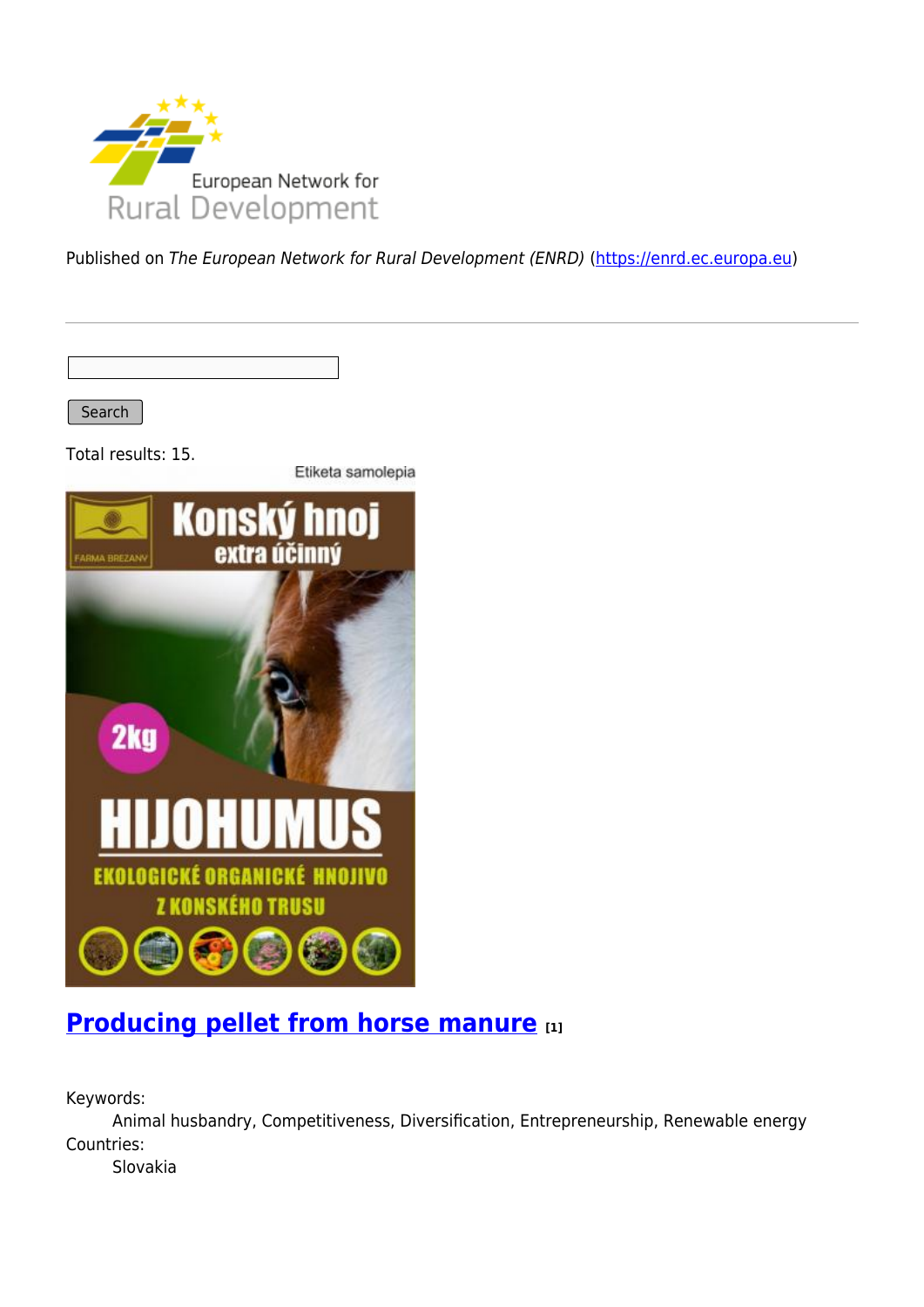A farm used Rural Development Programme (RDP) support to produce horse manure pellets that can be used as an organic fertiliser as well as a source of renewable energy.



## **[Active and Healthy Ageing](https://enrd.ec.europa.eu/projects-practice/active-and-healthy-ageing_en) [2]**

Keywords:

Entrepreneurship, Healthcare, Job creation, Social inclusion Countries:

Spain

Rural areas are commonly affected by depopulation and ageing populations. This project promoted healthy and active ageing in rural areas, by offering physical and social activities for the elderly.



### **[Codita Sorin-Cristian - a young farmer's individual](https://enrd.ec.europa.eu/projects-practice/codita-sorin-cristian-young-farmers-individual-enterprise_en) [enterprise](https://enrd.ec.europa.eu/projects-practice/codita-sorin-cristian-young-farmers-individual-enterprise_en) [3]**

Keywords:

Agriculture, Competitiveness, Family farming, Farm restructuring/modernisation, Rural SMEs, Young farmers

Countries:

Romania

EAFRD support enabled a young person to start his own commercially-oriented farm, thus contributing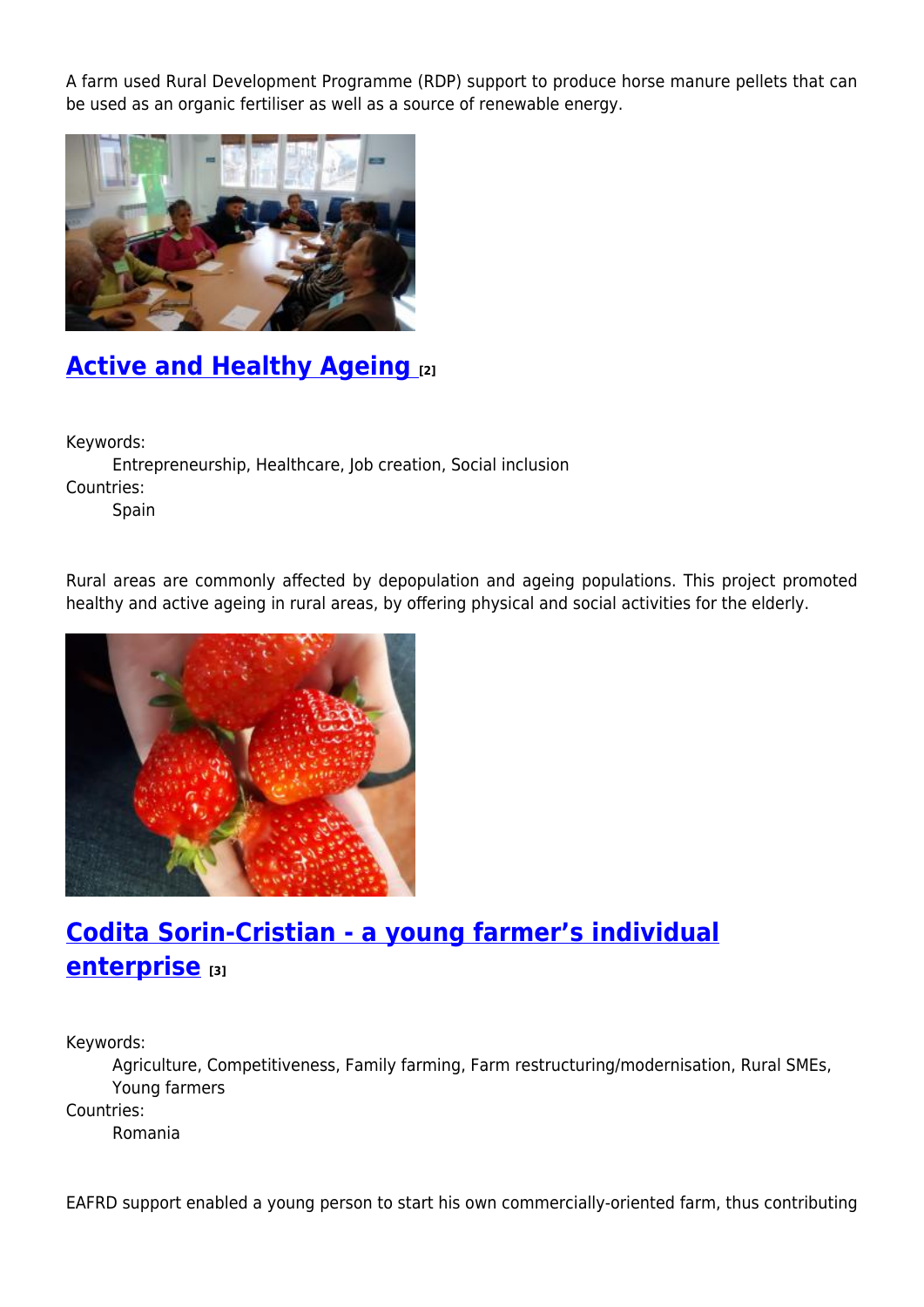to the generational renewal of the sector.



#### **[Koronya Horticulture – developing a start-up business in](https://enrd.ec.europa.eu/projects-practice/koronya-horticulture-developing-start-business-horticulture_en) [horticulture](https://enrd.ec.europa.eu/projects-practice/koronya-horticulture-developing-start-business-horticulture_en) [4]**

Keywords:

Competitiveness, Direct marketing, Entrepreneurship, Rural business, Women, Young farmers Countries:

Hungary

A female entrepreneur used Rural Development Programme (RDP) support for young farmers to grow her business of producing herbs and container ornamental plants.

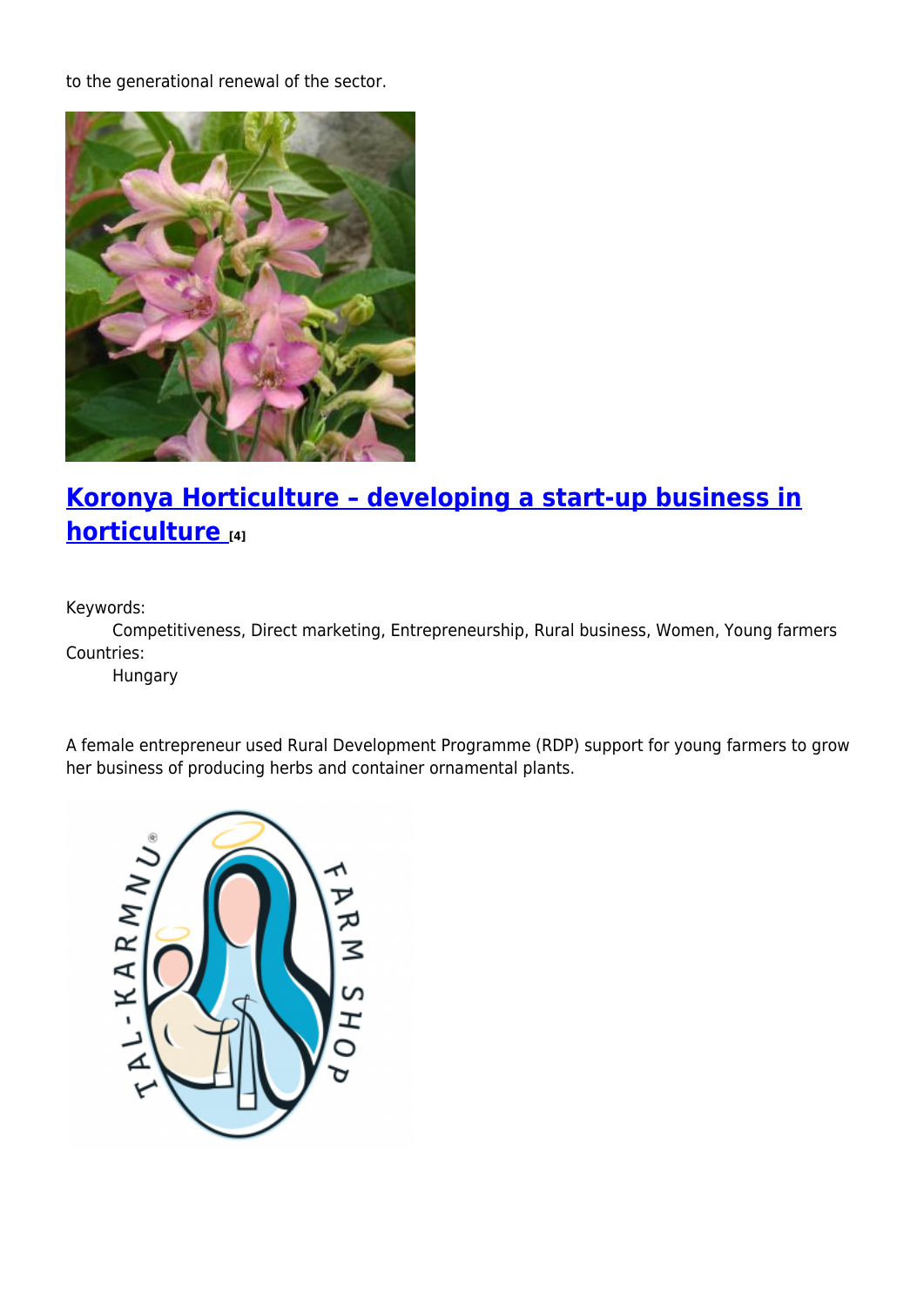# **[Upgrading a sheep farm and opening of Farm Shop by a](https://enrd.ec.europa.eu/projects-practice/upgrading-sheep-farm-and-opening-farm-shop-maltese-young-farmer_en) [Maltese young farmer](https://enrd.ec.europa.eu/projects-practice/upgrading-sheep-farm-and-opening-farm-shop-maltese-young-farmer_en) [5]**

Keywords:

Agriculture, Animal husbandry, Competitiveness, Direct marketing, Diversification, Entrepreneurship, Family farming, Farm restructuring/modernisation, Product quality, Young farmers

Countries:

Malta

A Maltese young farmer took over his father's sheep farm in order to preserve local traditions, whilst incorporating new and innovative ideas in the production and marketing process.



# **[High quality pension offering beer wellness services in](https://enrd.ec.europa.eu/projects-practice/high-quality-pension-offering-beer-wellness-services-rajecke-teplice_en) [Rajecke Teplice](https://enrd.ec.europa.eu/projects-practice/high-quality-pension-offering-beer-wellness-services-rajecke-teplice_en) [6]**

Keywords:

Entrepreneurship, Food & Drink, Healthcare, Job creation, Rural business, Rural SMEs, Tourism Countries:

Slovakia

The reconstruction of an old villa to create high quality tourist accommodation offering spa and beer wellness services.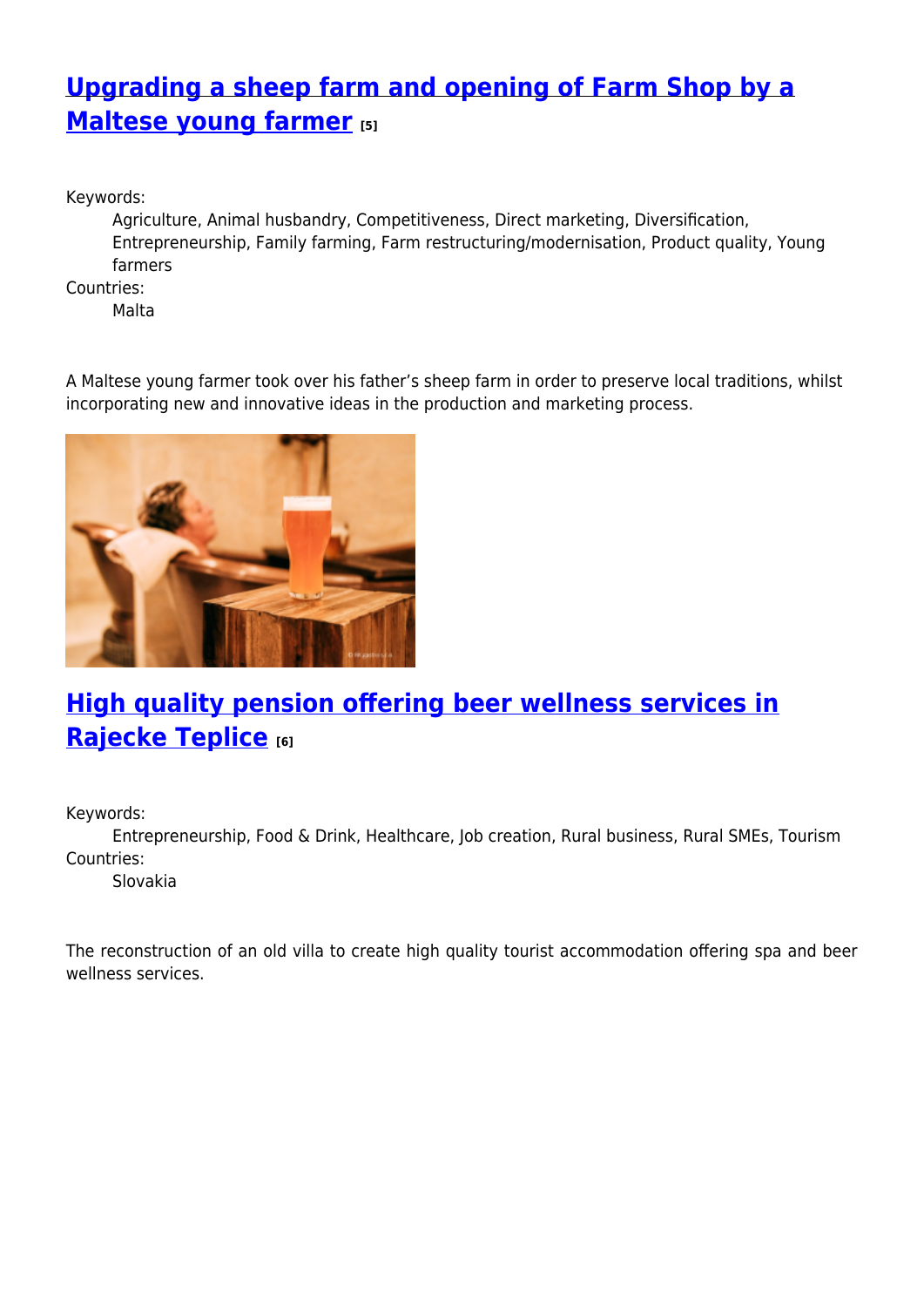

## **[Pepe Aromas – Producing organic prickly pears](https://enrd.ec.europa.eu/projects-practice/pepe-aromas-producing-organic-prickly-pears_en) [7]**

Keywords:

Added value, Agriculture, Competitiveness, Entrepreneurship, Environmental protection, Innovation, Market development, Organic farming

Countries:

Portugal

A unique example of a rural business which achieved economic profitability based on innovation and environmentally-friendly practices.



#### **[Cojocaru Nicusor-Alin holding, setting up as a young farmer](https://enrd.ec.europa.eu/projects-practice/cojocaru-nicusor-alin-holding-setting-young-farmer_en) [8]**

Keywords:

Agriculture, Competitiveness, Environmental protection, Job creation, Young farmers Countries:

Romania

Using RDP support to establish an agricultural holding, purchase agricultural machinery and launch a young farmer's career .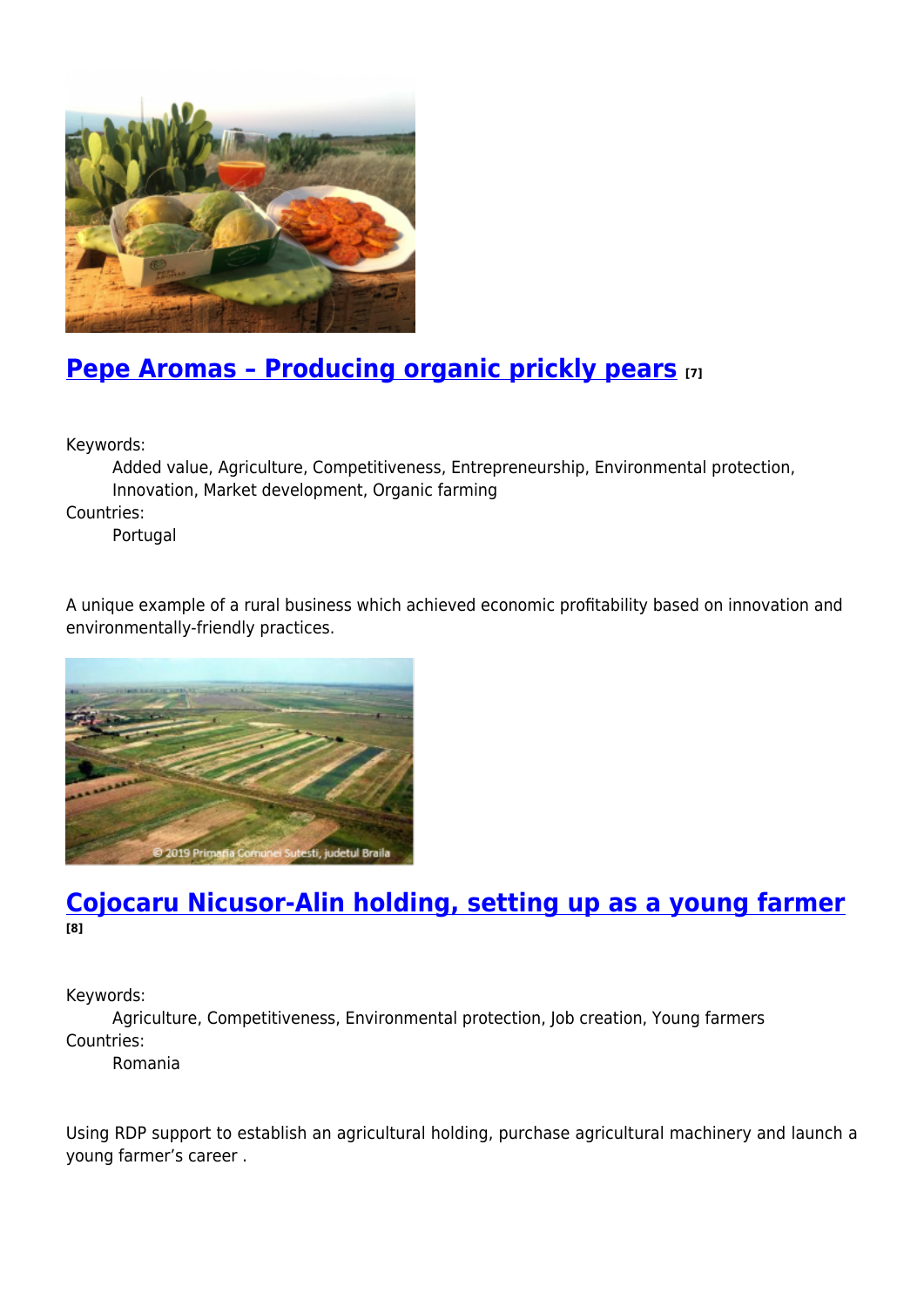

#### **[Innovative asparagus production in Portugal](https://enrd.ec.europa.eu/projects-practice/innovative-asparagus-production-portugal_en) [9]**

Keywords:

Agriculture, Competitiveness, Energy efficiency, Entrepreneurship, Farm restructuring/modernisation, Rural SMEs, Young farmers

Countries:

Portugal

An agricultural company used EAFRD funding to strengthen its production of green asparagus and increase its share of the national and European market.



# **[Diversifying a national cultural monument into a recreation](https://enrd.ec.europa.eu/projects-practice/diversifying-national-cultural-monument-recreation-centre_en) [centre](https://enrd.ec.europa.eu/projects-practice/diversifying-national-cultural-monument-recreation-centre_en) [10]**

Keywords: Culture, Diversification, Entrepreneurship, Job creation, Rural SMEs Countries: Slovakia